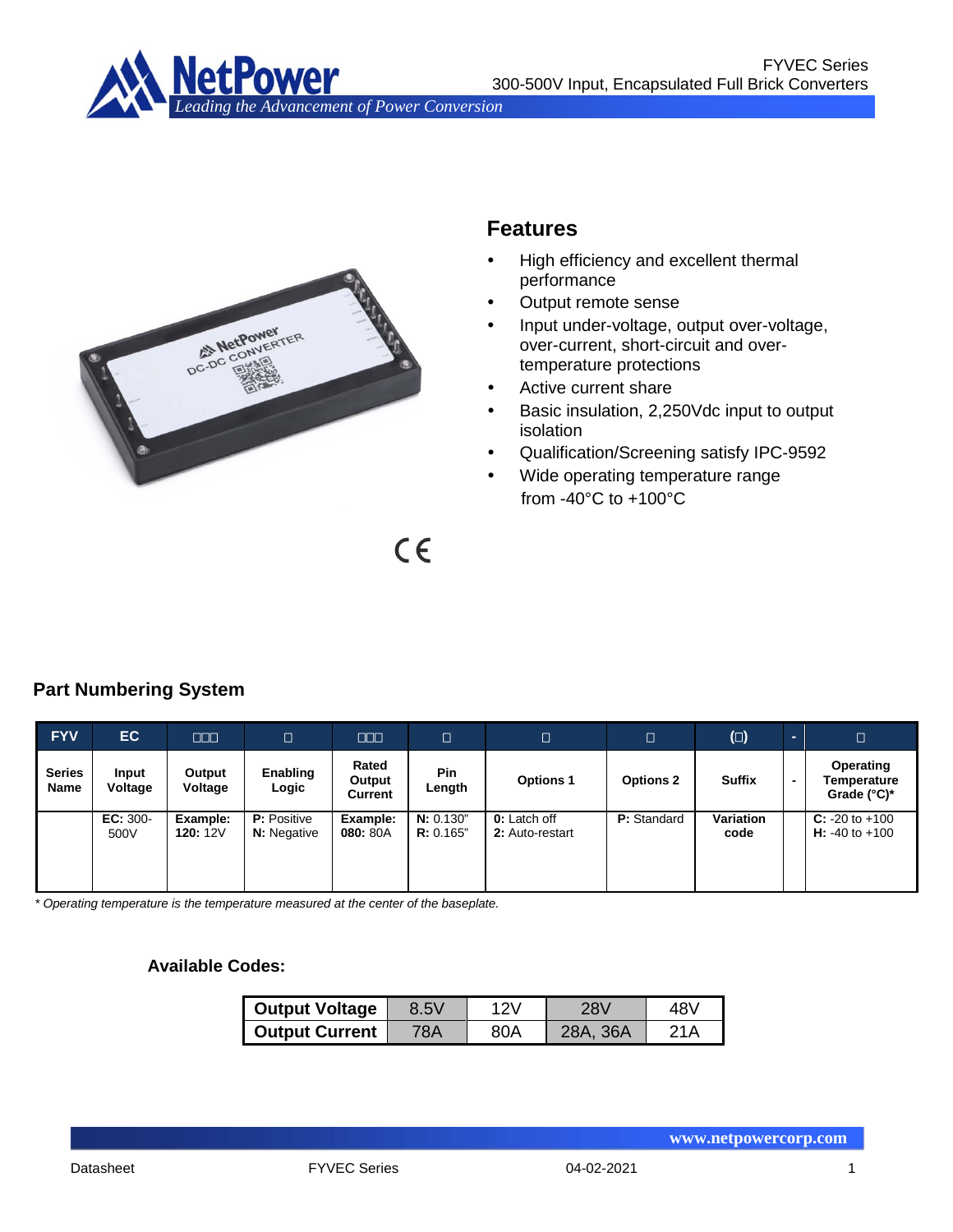

## **Absolute Maximum Rating**

Excessive stresses over these absolute maximum ratings can cause permanent damage to the converter. Operation should be limited to the conditions outlined under the Electrical Specification section.

| <b>Parameter</b>                          | Min    | <b>Max</b> | <b>Unit</b> |
|-------------------------------------------|--------|------------|-------------|
| Input Voltage (continuous operating)      | $-0.5$ | 500        |             |
| Input Voltage (continuous, non-operating) |        | 550        |             |
| Input Voltage (<100ms, operating)         |        | 550        |             |
| Storage Temperature                       | -55    | 125        | °C.         |

### **Electrical Specifications**

These specifications are valid over the converter's full range of input voltage, resistive load, and temperature unless noted otherwise.

#### **Input Specifications**

| <b>Parameter</b>                 | Min | <b>Typical</b> | <b>Max</b> | Unit |
|----------------------------------|-----|----------------|------------|------|
| Input Voltage                    | 300 | 400            | 500        |      |
| Input Turn-on Voltage Threshold  | 280 | 290            | 300        |      |
| Input Turn-off Voltage Threshold | 260 | 270            | 280        |      |

*For 8.5V/78A & 28V/28A output modules, the (Min, Typical, Max) value of "Input Turn-on Voltage Threshold" is (270, 278, 290)V, the (Min, Typical, Max) value of "Input Turn-off Voltage Threshold" is (240, 245, 260)V.*

#### **Output Specifications**

| <b>Parameter</b>                                                                                                                                                                                  | <b>Min</b> | Typical           | <b>Max</b> | Unit   |
|---------------------------------------------------------------------------------------------------------------------------------------------------------------------------------------------------|------------|-------------------|------------|--------|
| <b>Output Voltage Set Point Accuracy</b><br>(typical Vin, full load, $Ta = 25^{\circ}C$ )                                                                                                         | $-1.5$     |                   | $+1.5$     | $%$ Vo |
| Output Voltage Set Point Accuracy (over all conditions)                                                                                                                                           | $-3.0$     |                   | $+3.0$     | %Vo    |
| <b>Output Regulation:</b><br>Line Regulation (full range input voltage, 1/2 full load)<br>Load Regulation(full range load, typical Vin)<br>Temperature (Ta = -40 $^{\circ}$ C to 85 $^{\circ}$ C) |            | 0.2<br>0.2<br>0.1 | 0.5<br>0.5 | %Vo    |
| Output Trim Range in % of typical Vo                                                                                                                                                              | 80         |                   | 110        | %      |

#### **General Specifications**

| <b>Parameter</b>             | <b>Min</b> | <b>Typical</b> | <b>Max</b> | <b>Unit</b> |
|------------------------------|------------|----------------|------------|-------------|
| Remote Enable                |            |                |            |             |
| Logic Low:                   |            |                |            |             |
| $ION/OFF = 1.0mA$            |            |                | 1.2        |             |
| $VON/OFF = 0.0V$             |            |                | 1.0        | mA          |
| Logic High:                  |            |                |            |             |
| $ION/OFF = 0.0µA$            | 3.5        |                | 15         |             |
| Leakage Current              |            |                | 50         | μA          |
| Isolation Capacitance        |            | 1,200          |            | pF          |
| <b>Insulation Resistance</b> | 100        |                |            | MΩ          |

<span id="page-1-0"></span> <sup>1</sup> *For 8.5V/78A & 28V/28A output modules, the typical value of "Isolation Capacitance" is 4,700pF and the min. value of "Insulation Resistance" is 10MΩ.*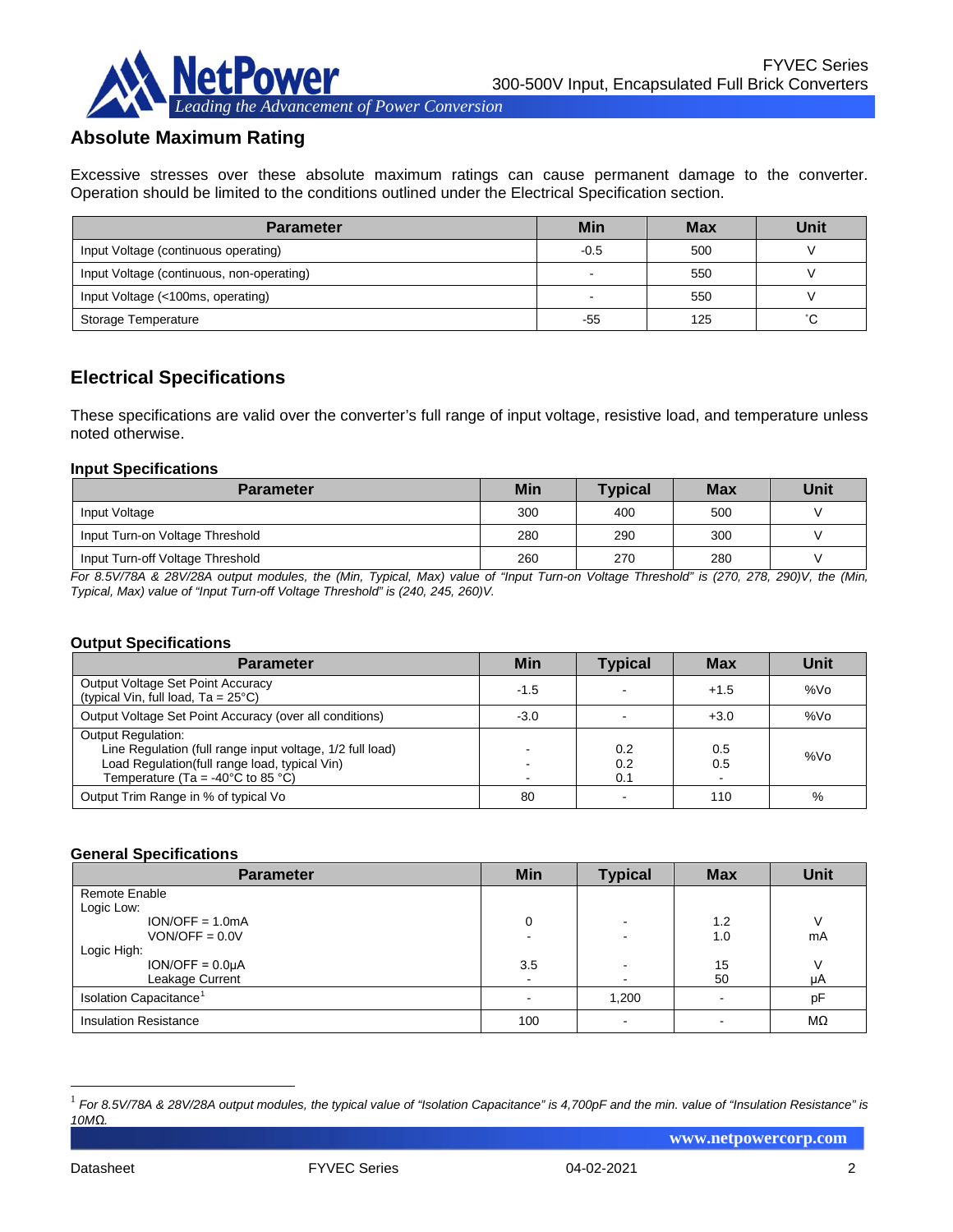

# **Module Specific Specifications**

## **8.5V/78A Module (FYVEC085x078xxx(x)-x)**

| <b>Parameter</b>                                                                                    | <b>Min</b>     | <b>Typical</b> | <b>Max</b> | Unit           |
|-----------------------------------------------------------------------------------------------------|----------------|----------------|------------|----------------|
| <b>Input Current</b>                                                                                |                |                | 3.5        | A              |
| Quiescent Input Current (typical Vin)                                                               |                | 25             | 35         | mA             |
| Standby Input Current                                                                               |                | 5              | 10         | mA             |
| Efficiency (typical Vin, full load, $Ta = 25^{\circ}C$ )                                            |                | 91.0           |            | %              |
| Output Voltage Set Point                                                                            |                | 8.5            |            | V              |
| <b>Output Power</b>                                                                                 | $\Omega$       |                | 663        | W              |
| Output Over Current Protection Set Point                                                            | 86             | 90             | 94         | A              |
| Output Over Voltage Protection Set Point                                                            | 9.5            | 10.0           | 10.5       | V              |
| <b>Output Ripple Frequency</b>                                                                      | 212            | 250            | 288        | kHz            |
| Output Ripple and Noise Voltage<br><b>RMS</b><br>Peak-to-peak (5Hz to 20MHz bandwidth, typical Vin) | $\blacksquare$ | 20<br>100      | 45<br>225  | mVrms<br>mVp-p |
| <b>External Load Capacitance</b>                                                                    |                |                | 10.000     | μF             |

### **12V/80A Module (FYVEC120x080xxx(x)-x)**

| <b>Parameter</b>                                                                                    | <b>Min</b> | <b>Typical</b> | <b>Max</b> | <b>Unit</b>      |
|-----------------------------------------------------------------------------------------------------|------------|----------------|------------|------------------|
| <b>Input Current</b>                                                                                |            |                | 4.7        | A                |
| Quiescent Input Current (typical Vin)                                                               |            | 35             | 45         | mA               |
| <b>Standby Input Current</b>                                                                        |            | 5              | 8          | mA               |
| Efficiency (typical Vin, full load, $Ta = 25^{\circ}C$ )                                            |            | 93.2           |            | %                |
| Output Voltage Set Point                                                                            |            | 12.0           |            | V                |
| <b>Output Power</b>                                                                                 | $\Omega$   |                | 960        | W                |
| <b>Output Over Current Protection Set Point</b>                                                     | 88.0       | 93.5           | 97.0       | A                |
| Output Over Voltage Protection Set Point                                                            | 13.8       | 15.0           | 16.0       | V                |
| <b>Output Ripple Frequency</b>                                                                      | 204        | 240            | 276        | <b>kHz</b>       |
| Output Ripple and Noise Voltage<br><b>RMS</b><br>Peak-to-peak (5Hz to 20MHz bandwidth, typical Vin) |            | 45<br>150      | 75<br>250  | mVrms<br>$mVp-p$ |
| <b>External Load Capacitance</b>                                                                    |            |                | 10,000     | μF               |

### **28V/28A Module (FYVEC280x028xxx(x)-x)**

| <b>Parameter</b>                                                                                    | <b>Min</b> | <b>Typical</b> | <b>Max</b> | <b>Unit</b>      |
|-----------------------------------------------------------------------------------------------------|------------|----------------|------------|------------------|
| Input Current                                                                                       |            |                | 3.5        | A                |
| Quiescent Input Current (typical Vin)                                                               |            | 30             | 40         | mA               |
| <b>Standby Input Current</b>                                                                        |            | 5              | 10         | mA               |
| Efficiency (typical Vin, full load, $Ta = 25^{\circ}C$ )                                            |            | 93.0           |            | %                |
| Output Voltage Set Point                                                                            |            | 28.0           |            | V                |
| <b>Output Power</b>                                                                                 | $\Omega$   |                | 800        | W                |
| <b>Output Over Current Protection Set Point</b>                                                     | 32.5       | 34.0           | 35.0       | A                |
| Output Over Voltage Protection Set Point                                                            | 33         | 35             | 36         | V                |
| <b>Output Ripple Frequency</b>                                                                      | 212        | 250            | 288        | <b>kHz</b>       |
| Output Ripple and Noise Voltage<br><b>RMS</b><br>Peak-to-peak (5Hz to 20MHz bandwidth, typical Vin) |            | 30<br>150      | 50<br>250  | mVrms<br>$mVp-p$ |
| <b>External Load Capacitance</b>                                                                    |            |                | 10.000     | μF               |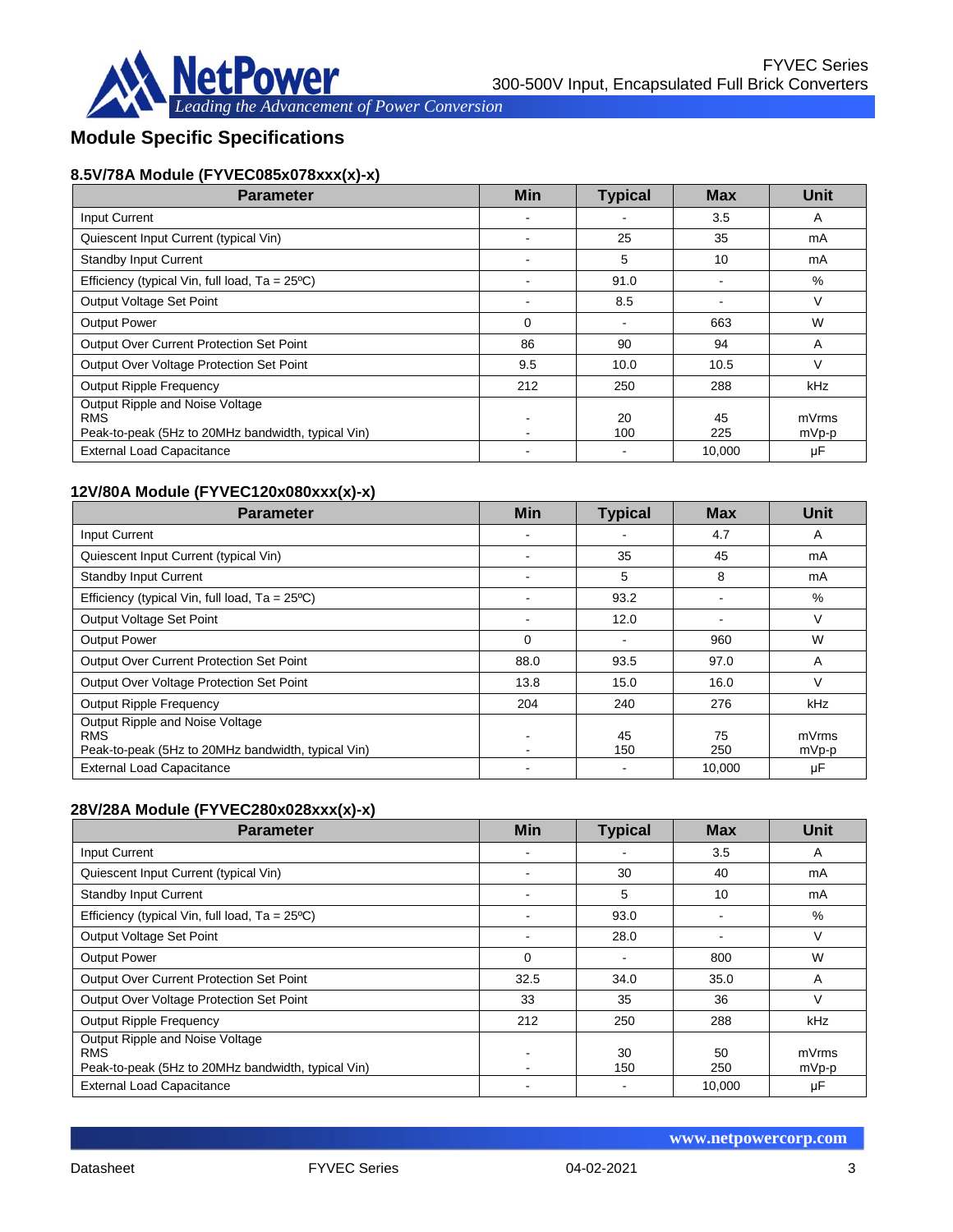

### **28V/36A Module (FYVEC280x036xxx(x)-x)**

| <b>Parameter</b>                                                                                    | <b>Min</b> | <b>Typical</b> | <b>Max</b> | Unit             |
|-----------------------------------------------------------------------------------------------------|------------|----------------|------------|------------------|
| <b>Input Current</b>                                                                                |            |                | 4.7        | A                |
| Quiescent Input Current (typical Vin)                                                               |            | 28             | 35         | mA               |
| <b>Standby Input Current</b>                                                                        |            | 5              | 8          | mA               |
| Efficiency (typical Vin, full load, $Ta = 25^{\circ}C$ )                                            |            | 94.2           |            | %                |
| Output Voltage Set Point                                                                            |            | 28.0           |            | $\vee$           |
| <b>Output Power</b>                                                                                 | $\Omega$   | $\blacksquare$ | 1,008      | W                |
| Output Over Current Protection Set Point                                                            | 39         | 45             | 51         | A                |
| Output Over Voltage Protection Set Point                                                            | 32.2       | 35.4           | 38.4       | V                |
| <b>Output Ripple Frequency</b>                                                                      | 200        | 240            | 280        | kHz              |
| Output Ripple and Noise Voltage<br><b>RMS</b><br>Peak-to-peak (5Hz to 20MHz bandwidth, typical Vin) |            | 50<br>120      | 100<br>200 | mVrms<br>$mVp-p$ |
| <b>External Load Capacitance</b>                                                                    |            |                | 10,000     | μF               |

### **48V/21A Module (FYVEC480x021xxx(x)-x)**

| <b>Parameter</b>                                                                                    | <b>Min</b> | <b>Typical</b> | <b>Max</b> | <b>Unit</b>      |
|-----------------------------------------------------------------------------------------------------|------------|----------------|------------|------------------|
| Input Current                                                                                       |            |                | 4.8        | A                |
| Quiescent Input Current (typical Vin)                                                               |            | 31             | 40         | mA               |
| <b>Standby Input Current</b>                                                                        |            | 5              | 7          | mA               |
| Efficiency (typical Vin, full load, $Ta = 25^{\circ}C$ )                                            |            | 94.5           |            | %                |
| Output Voltage Set Point                                                                            |            | 48.0           |            | V                |
| <b>Output Power</b>                                                                                 | 0          |                | 1,008      | W                |
| Output Over Current Protection Set Point                                                            | 24         | 26             | 28         | A                |
| Output Over Voltage Protection Set Point                                                            | 55         | 60             | 65         | V                |
| <b>Output Ripple Frequency</b>                                                                      | 210        | 250            | 280        | kHz              |
| Output Ripple and Noise Voltage<br><b>RMS</b><br>Peak-to-peak (5Hz to 20MHz bandwidth, typical Vin) |            | 100<br>300     | 150<br>450 | mVrms<br>$mVp-p$ |
| <b>External Load Capacitance</b>                                                                    |            |                | 10.000     | μF               |

**www.netpowercorp.com**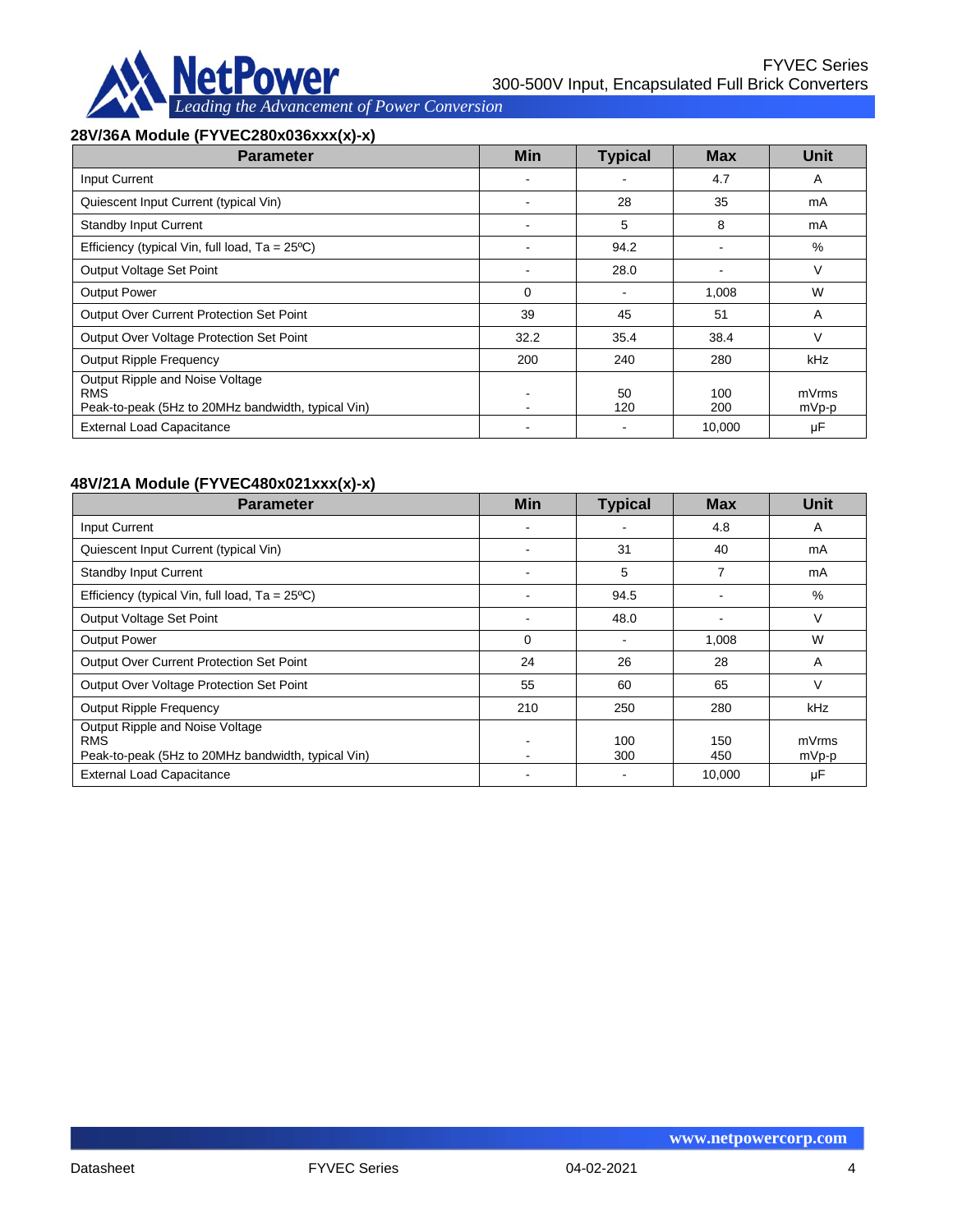

### **Feature Descriptions**

### **Remote ON/OFF**

The converter can be turned on and off by changing the voltage between the ON/OFF pin and Vin(-). The FYVEC Series of converters is available with factory selectable positive logic and negative logic.

For the negative control logic, the converter is ON when the ON/OFF pin is at a logic low level and OFF when the ON/OFF pin is at a logic high level. For the positive control logic, the converter is ON when the ON/OFF pin is at a logic high level and OFF when the ON/OFF pin is at a logic low level.

With the internal pull-up circuitry, a simple external switch between the ON/OFF pin and Vin(-) can control the converter. A few example circuits for controlling the ON/OFF pin are shown in Figures 1, 2 and 3.

The logic low level is from 0V to 1.2V and the maximum sink current during logic low is 1mA. The external switch must be capable of maintaining a logic-low level while sinking up to this current. The logic high level is from 3.5V to 15V. The converter has an internal pull-up circuit that ensures the ON/OFF pin at a high logic level when the leakage current at ON/OFF pin is no greater than 50μA.



**Figure 1.** Opto Coupler Enable Circuit



**Figure 2.** Open Collector Enable Circuit



**Figure 3.** Direct Logic Drive

#### **Remote SENSE**

The remote SENSE pins are used to sense the voltage at the load point to accurately regulate the load voltage and eliminate the impact of the voltage drop in the power distribution path.

SENSE (+) and SENSE (-) pins should be connected between the points where voltage regulation is desired. The voltage between the SENSE pins and the output pins must not exceed the smaller of 0.5V or 10% of typical output voltage.

[Vout (+) - Vout (-)] - [SENSE (+) - SENSE (-)] <MIN {0.5V, 10%Vo}

When remote sense is not used, the SENSE pins should be connected to their corresponding output pins. If the SENSE pins are left floating, the converter will deliver an output voltage slightly higher than its specified typical output voltage.

### **Output Voltage Adjustment (Trim)**

The trim pin allows the user to adjust the output voltage set point. To increase the output voltage, an external resistor is connected between the TRIM pin and SENSE(+). To decrease the output voltage, an external resistor is connected between the TRIM pin and SENSE(-). The output voltage trim range is 80% to 110% of the specified typical output voltage.

The circuit configuration for trim down operation is shown in Figure 4. To decrease the output voltage, the value of the external resistor should be

$$
\text{Rdown} = \left(\frac{202.92}{\Delta} - 7.14\right) \text{ (k}\Omega\text{)}
$$

**Where** 

$$
\Delta = \left(\frac{|Vnom - Vadj|}{Vnom}\right) \times 100
$$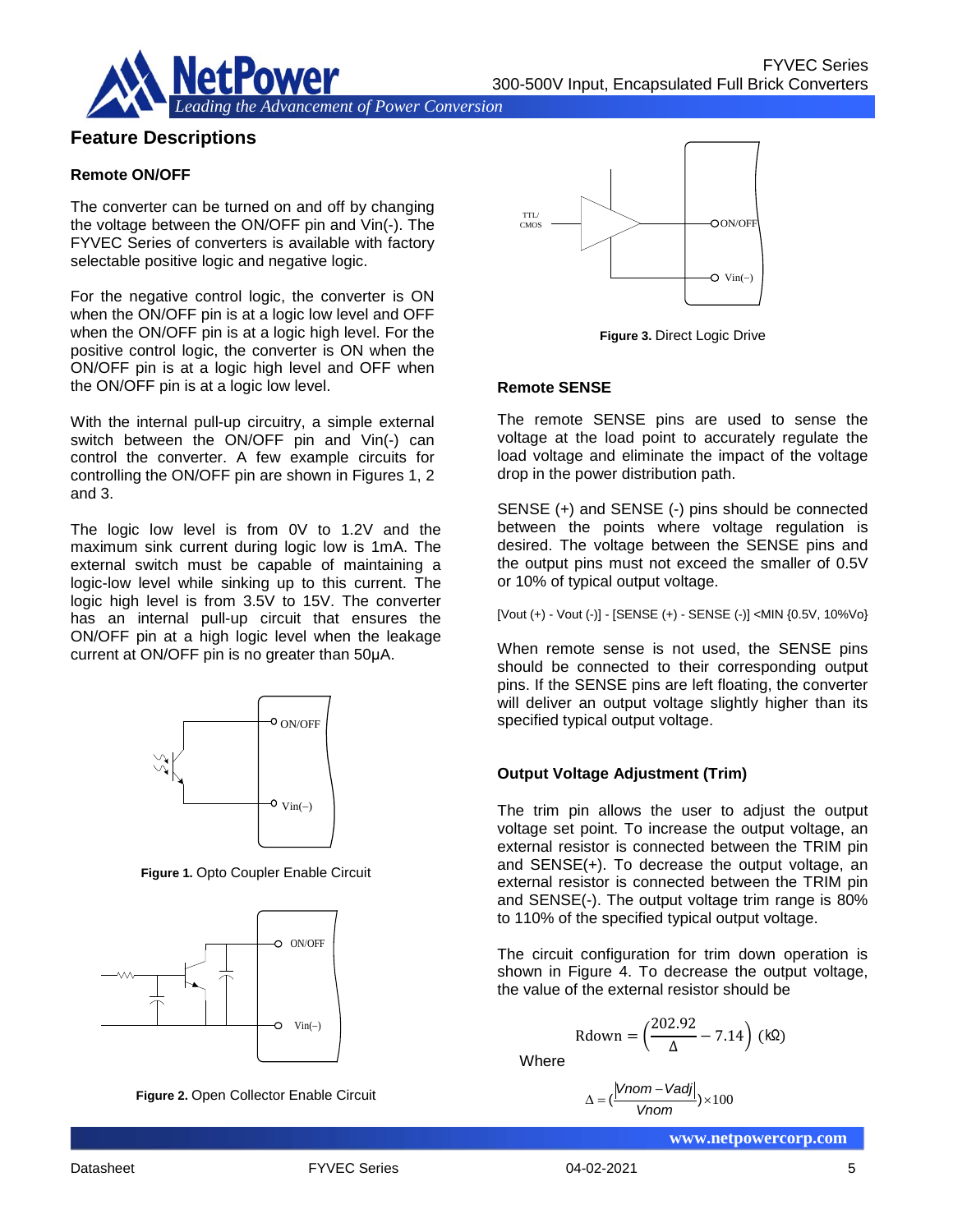

And

V*nom* = Typical Output Voltage V*adj* = Adjusted Output Voltage

The circuit configuration for trim up operation is shown in Figure 5. To increase the output voltage, the value of the resistor should be

$$
Rup = \left(\frac{2.05Vo(100 + \Delta)}{1.225\Delta} - \frac{202.92}{\Delta} - 7.14\right) \text{ (k}\Omega\text{)}
$$

**Where** 

V*o* = Typical Output Voltage

As the output voltage at the converter output terminals are higher than the specified typical level when using the trim up and/or remote sense functions, it is important to make sure that the voltage at the output terminals does not exceed the maximum power rating of the converter as given in the specifications table.



**Figure 4.** Circuit to Decrease Output Voltage



**Figure 5.** Circuit to Increase Output Voltage

### **Active Current Sharing (Parallel)**

Share pin is designed for active current share among modules in parallel.

The active current share feature allows multiple converters to share load current. For the parallel operation of multiple converters, all Share pins should be connected together. It is suggested to have a copper plane on the system board for Vo(-) to reduce the ground noise impact on the current share accuracy. The loop formed by the trace connecting the SHARE pins and the Vo(-) shall be minimized to avoid noise coupling into the current sharing circuitry. To have synchronized start-up of all modules in parallel operation, the parallel feature should be accompanied by the latch-off protection feature if the output of the modules in parallel will be directly connected together. The FYVEC converter has an internal oring FET at its output. The output pins of the converters in parallel can be directly connected together. A typical current share schemes for the FYVEC series of converters is shown in Figure 6.



**Figure 6.** Circuit Configuration for Active Current Sharing

If parallel feature is not needed, just let share pin open.

Up to eight FYVEC converters can operate in parallel to share the load current. When the beat frequency of converters in parallel is a concern, synchronization among the converters is often the choice.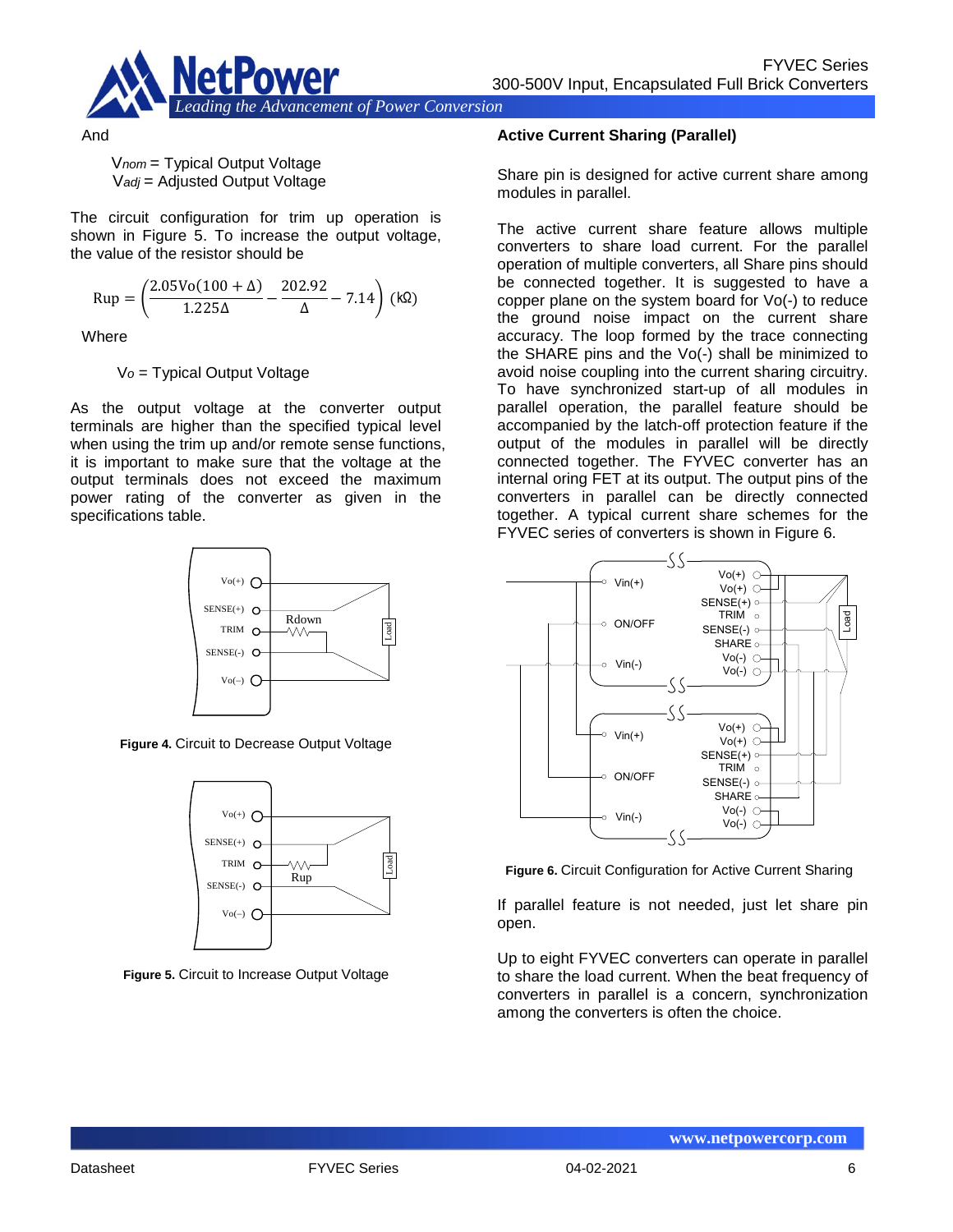

#### **Input Under-Voltage Lockout**

This feature prevents the converter from starting until the input voltage reaches the turn-on voltage threshold, and keeps the converter running until the input voltage falls below the turn-off voltage threshold. Both turn-on and turn-off voltage thresholds are defined in the Input Specifications table.

#### **Output Over-Current Protection (OCP)**

This converter can be ordered in either latch-off or auto-restart version upon OCP, OVP, and OTP.

With the latch-off version, the converter will latch off when the load current exceeds the limit. The converter can be restarted by toggling the ON/OFF switch or recycling the input voltage.

With the auto-restart version, the converter will operate in a hiccup mode (repeatedly try to restart) until the cause of the over-current condition is cleared.

#### **Output Over-Voltage Protection (OVP)**

With the latch-off version, the converter will latch off when the output voltage exceeds the limit. The converter can be restarted by toggling the ON/OFF switch or recycling the input voltage.

With the auto-restart version, the converter will operate in a hiccup mode (repeatedly try to restart) until the cause of the over-voltage condition is cleared.

#### **Over Temperature Protection (OTP)**

With the latch-off version, the converter will shut down and latch off if an over-temperature condition is detected. The converter has a temperature sensor located at a carefully selected position, which represents the thermal condition of key components of the converter. The thermal shutdown circuit is designed to turn the converter off when the temperature at the sensor reaches 120°C. The module can be restarted by toggling the ON/OFF switch or recycling the input voltage.

With the auto-restart version, the converter will resume operation after the converter cools down.

### **Design Considerations**

As with any DC-DC converter, the stability of the FYVEC converter may be compromised if the source impedance is too high or inductive. It's desirable to keep the input source ac-impedance as low as possible. Although the converters are designed to be stable without adding external input capacitors for typical source impedance, it is recommended to add 10µF low ESR electrolytic capacitors at the input of the converter for each 100W output power, which reduces the potential negative impact of the source impedance on the converter stability. These electrolytic capacitors should have sufficient RMS current rating over the operating temperature range.

The converter is designed to be stable without additional output capacitors. To further reduce the output voltage ripple or improve the transient response, additional output capacitors are often used in applications. When additional output capacitors are used, a combination of ceramic capacitors and tantalum/polymer capacitors shall be used to provide good filtering while assuring the stability of the converter.

**www.netpowercorp.com**